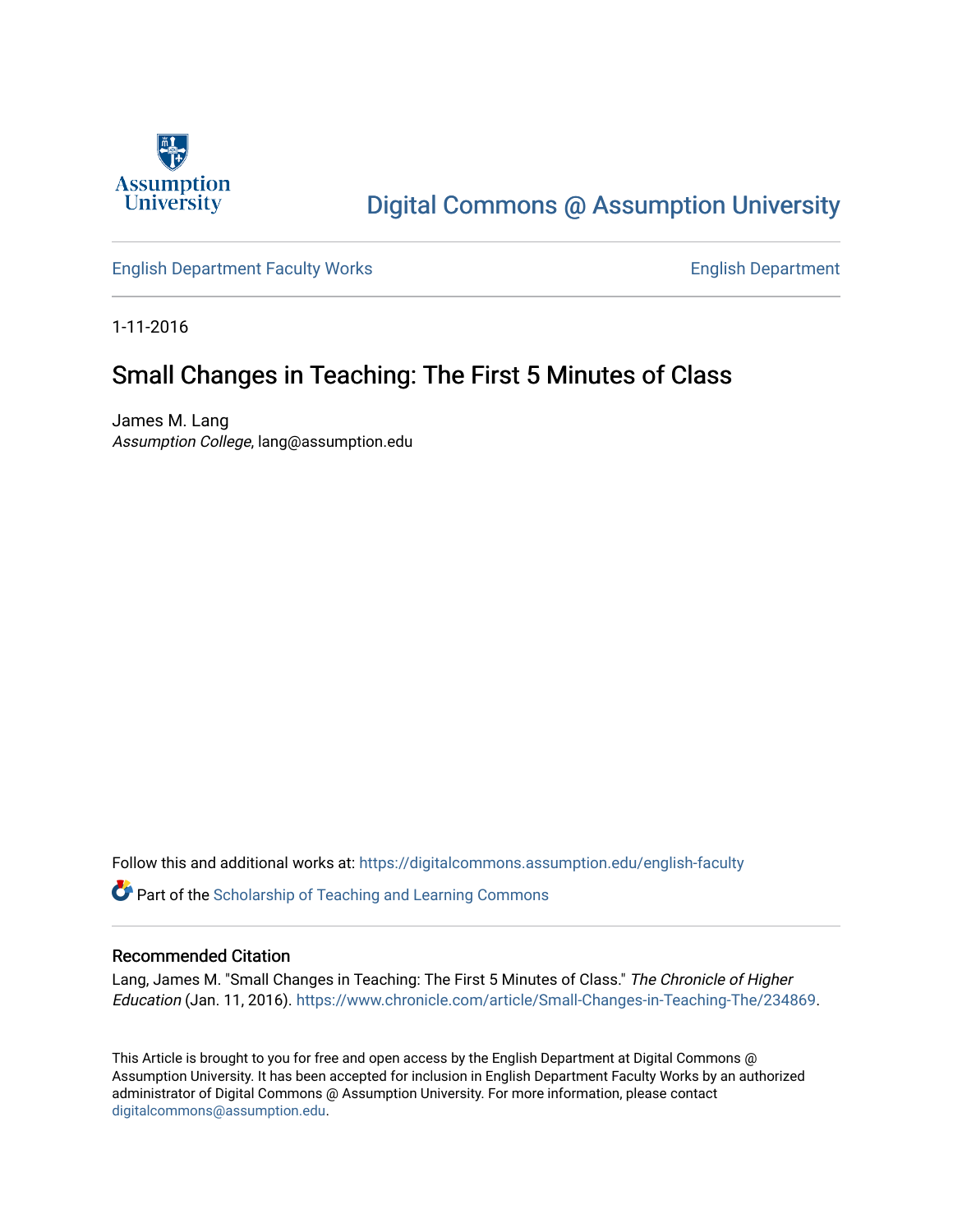**[ADVICE](https://www.chronicle.com/section/Advice/66)**

# **Small Changes in Teaching: The First 5 Minutes of Class**

## 4 quick ways to shift students' attention from life's distractions to your course content



Christophe Vorlet for The Chronicle

### By James M. Lang  $\vert$  JANUARY 11, 2016

"Many years later, as he faced the firing squad, Colonel Aureliano Buendía was to remember that distant afternoon when his father took him to discover ice."

In a conversation I had with [Ken Bain,](http://www.bestteachersinstitute.org/kenbain.html) my longtime mentor and favorite education writer, he cited that quote — the first sentence of Gabriel García Márquez's novel One Hundred Years of Solitude — as one of the great openings in literary history. It's hard to disagree: The sentence plunges us immediately into a drama, acquaints us with a character on the brink of death, and yet intrigues us with the reference to his

long-forgotten (and curiosity-inducing) memory. That sentence makes us want to keep reading.

When I teach my writing course on creative nonfiction, we spend a lot of time analyzing the opening lines of great writers. I work frequently with students on their opening words, sentences, and paragraphs. In that very short space, I explain to them, most readers will decide whether or not to continue reading the rest of your essay. If you can't grab and hold their attention with your opening, you are likely to lose them before they get to your hard-won insights 10 paragraphs later.

### **[Small Changes in Teaching](https://www.chronicle.com/specialreport/Small-Changes-in-Teaching/44?cid=RCPACKAGE)**

In this series, James M. Lang argues that simple changes in our pedagogy — in things like course design, classroom practices, and communication with students can have a powerful impact on student learning.

- ['How Much Do You Want Your Final to Count?'](https://www.chronicle.com/article/How-Much-Do-You-Want-Your/242802?cid=RCPACKAGE)
- [Small Changes in Teaching: The Last 5 Minutes of Class](https://www.chronicle.com/article/Small-Changes-in-Teaching-The/235583?cid=RCPACKAGE)
- [Small Changes in Teaching: Making Connections](https://www.chronicle.com/article/Small-Changes-in-Teaching-/235230?cid=RCPACKAGE)
- [Small Changes or Big Revolutions?](https://www.chronicle.com/article/Small-Changes-or-Big/236839?cid=RCPACKAGE)



The same principle, I would argue, holds true in teaching a college course. The opening five minutes offer us a rich opportunity to capture the attention of students and prepare them for learning. They walk into our classes trailing all of the distractions of their complex lives — the many wonders of their smartphones, the arguments with roommates, the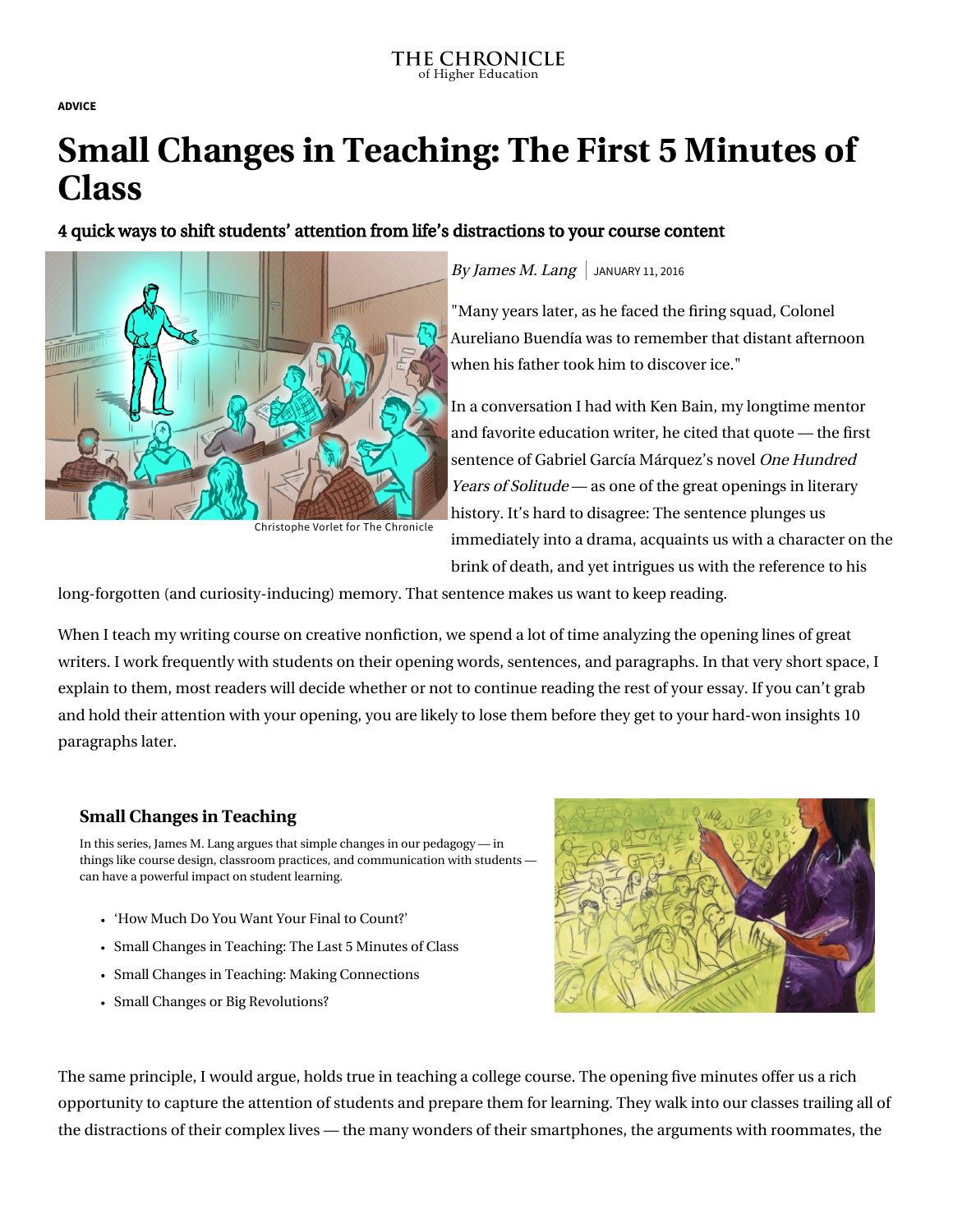question of what to have for lunch. Their bodies may be stuck in a room with us for the required time period, but their minds may be somewhere else entirely.

It seems clear, then, that we should start class with a deliberate effort to bring students' focus to the subject at hand. Unfortunately, based on my many observations of faculty members in action, the first five minutes of a college class often get frittered away with logistical tasks (taking attendance or setting up our technology), gathering our thoughts as we discuss homework or upcoming tests, or writing on the board.

Logistics and organization certainly matter, and may be unavoidable on some days. But on most days, we should be able to do better. In this column, the [second in a series](http://chronicle.com/article/Small-Changes-in-Teaching-The/234178) on small changes we can make to improve teaching and learning in higher education, I offer four quick suggestions for the first few minutes of class to focus the attention of students and prepare their brains for learning.

**Open with a question or two.** Another favorite education writer of mine, the cognitive psychologist [Daniel Willingham,](http://www.danielwillingham.com/) argues that teachers should focus more on the use of questions. "The material I want students to learn," he writes in his book [Why Don't Students Like School?,](http://www.wiley.com/WileyCDA/WileyTitle/productCd-047059196X.html) "is actually the answer to a question. On its own, the answer is almost never interesting. But if you know the question, the answer may be quite interesting."

My colleague [Greg Weiner,](http://www.gregweinerphd.com/) an associate professor of political science, puts those ideas into practice. At the beginning of class, he shows four or five questions on a slide for students to consider. Class then proceeds in the usual fashion. At the end, he returns to the questions so that students can both see some potential answers and understand that they have learned something that day.

For example, in a session of his "American Government" course that focused on the separation of powers, the first question of the day might be: "What problem is the separation of powers designed to address?" And the last: "What forces have eroded the separation of powers?" Those questions are also available to the students in advance of class, to help guide their reading and homework. But having the questions visible at the start of class, and returning to them at the end, reminds students that each session has a clear purpose.

So consider opening class with one or more questions that qualify as important and fascinating. You might even let students give preliminary answers for a few moments, and then again in the closing minutes, to help them recognize how their understanding has deepened over the course period.

**What did we learn last time?** A favorite activity of many instructors is to spend a few minutes at the opening of class reviewing what happened in the previous session. That makes perfect sense, and is supported by the idea that we don't learn from single exposure to material — we need to return frequently to whatever we are attempting to master.

But instead of offering a capsule review to students, why not ask them to offer one back to you?

In the teaching-and-learning world, the phenomenon known as the ["testing effect"](http://chronicle.com/article/Cheating-Lessons-Part-3/141141) has received much ink. Put very simply, if we want to remember something, we have to practice remembering it. To that end, learning researchers have demonstrated over and over again that quizzes and tests not only measure student learning, but can actually help promote it. The more times that students have to draw information, ideas, or skills from memory, the better they learn it.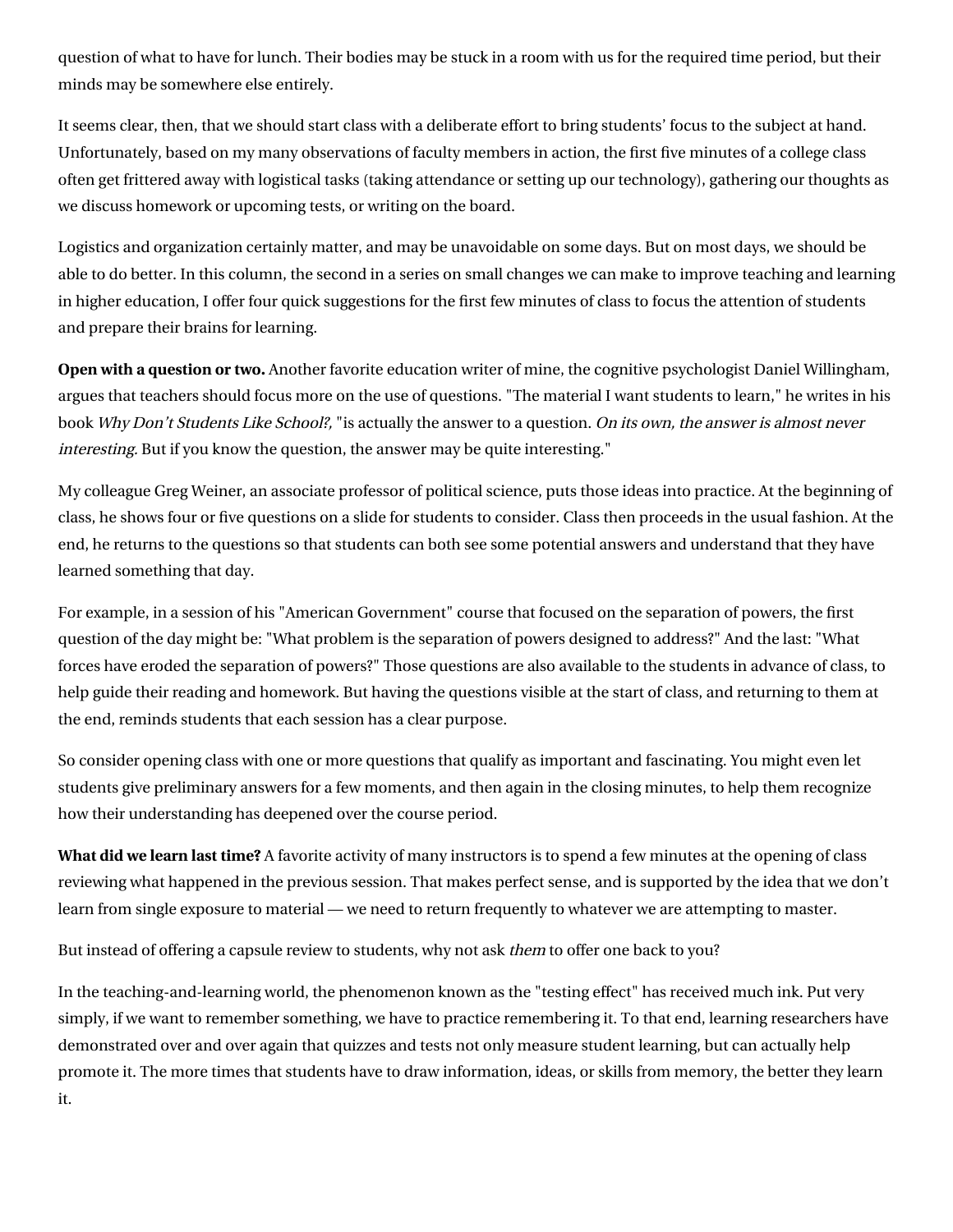Instead of "testing effect," I prefer to use the more technical term, "retrieval practice," because testing is not required to help students practice retrieving material from their memories. Any effort they make to remember course content without the help of notes or texts — will benefit their learning.

Take advantage of that fact in the opening few minutes of class by asking students to "remind" you of the key points from the last session. Write them on the board — editing as you go and providing feedback to ensure the responses are accurate — to set up the day's new material. Five minutes of that at the start of every class will prepare students to succeed on the memory retrieval they will need on quizzes and exams throughout the semester.

One important caveat: Students should do all of this without notebooks, texts, or laptops. Retrieval practice only works when they are retrieving the material from memory — not when they are retrieving it from their screens or pages.

**Reactivate what they learned in previous courses.** Plenty of excellent evidence suggests that whatever knowledge students bring into a course has a major influence on what they take away from it. So a sure-fire technique to improve student learning is to begin class by revisiting, not just what they learned in the previous session, but what they already knew about the subject matter.

"The accuracy of students' prior content knowledge is critical to teaching and learning," write Susan A. Ambrose and Marsha C. Lovett in an essay on the subject in [a free ebook,](http://teachpsych.org/Resources/Documents/ebooks/asle2014.pdf) because "it is the foundation on which new knowledge is built. If students' prior knowledge is faulty (e.g., inaccurate facts, ideas, models, or theories), subsequent learning tends to be hindered because they ignore, discount, or resist important new evidence that conflicts with existing knowledge."

Asking students to tell you what they already know (or think they know) has two important benefits. First, it lights up the parts of their brains that connect to your course material, so when they encounter new material, they will process it in a richer knowledge context. Second, it lets you know what preconceptions students have about your course material. That way, your lecture, discussion, or whatever you plan for class that day can specifically deal with and improve upon the knowledge actually in the room, rather than the knowledge you imagine to be in the room.

Here, too, try posing simple questions at the beginning of class followed by a few minutes of discussion: "Today we are going to focus on X. What do you know about X already? What have you heard about it in the media, or learned in a previous class?" You might be surprised at the misconceptions you hear, or heartened by the state of knowledge in the room. Either way, you'll be better prepared to shape what follows in a productive way.

**Write it down.** All three of the previous activities would benefit from having students spend a few minutes writing down their responses. That way, every student has the opportunity to answer the question, practice memory retrieval from the previous session, or surface their prior knowledge — and not just the students most likely to raise their hands in class.

Frequent, low-stakes writing assignments constitute one of the best methods you can use to solicit engagement and thinking in class. You don't have to grade the responses very carefully — or at all. Count them for participation, or make them worth a tiny fraction of a student's grade. If you don't want to collect the papers, have students write in their notebooks or on laptops and walk around the classroom just to keep everyone honest and ensure they are doing the work. Limit writing time to three to five minutes and ask everyone to write until you call time — at which point discussion begins.